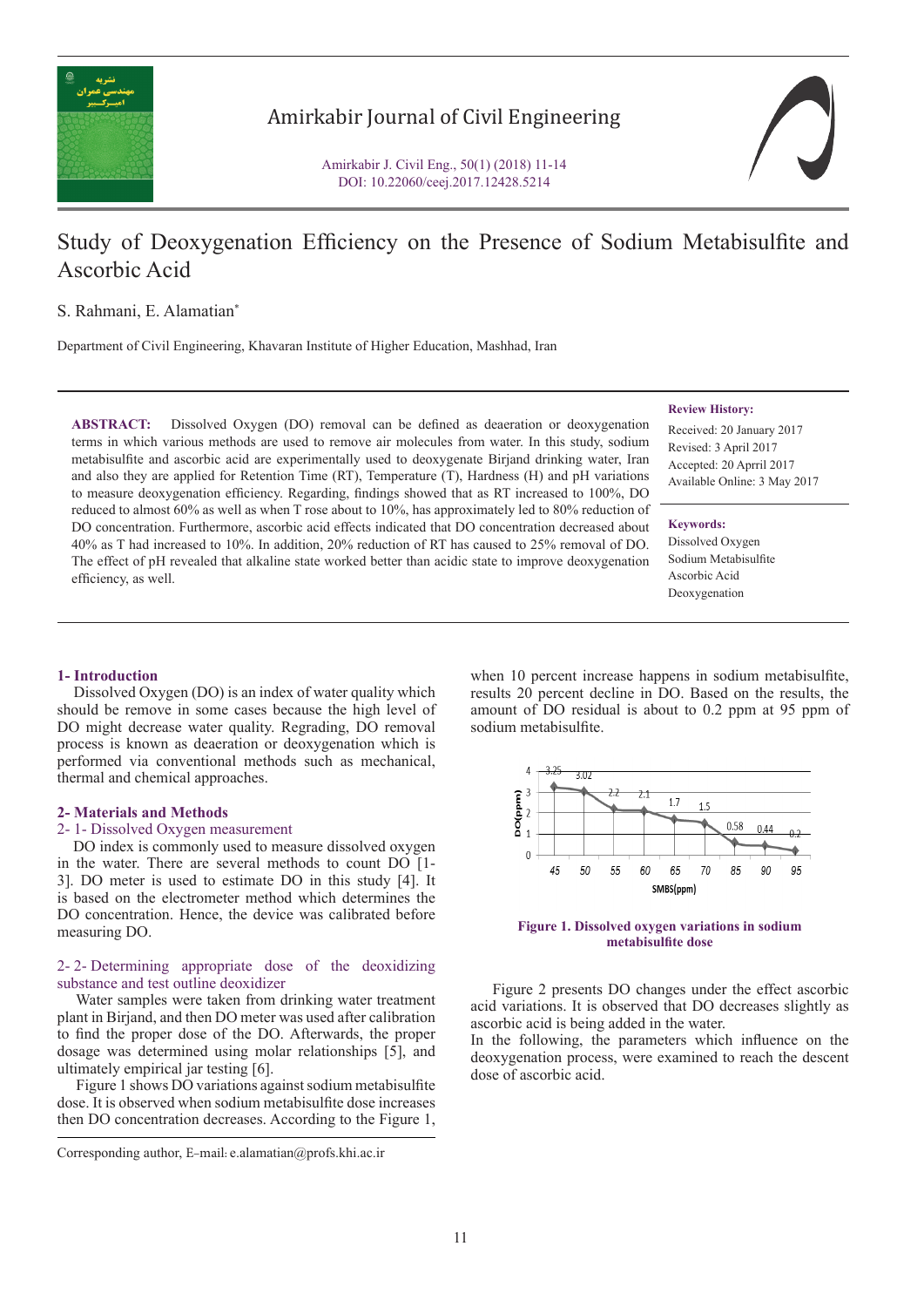

**Figure 2. Dissolved oxygen variations in ascorbic acid dose**

## **3- Results and discussion**

 85 ppm and 1 cc for sodium metabisulfite and ascorbic acid were presumably applied to assess the effect of RT, T, pH and H variations, respectively.

# 3- 1- Retention Time effect

 Figure 3 depicts residual DO after the jar test completion against RT. It is observed while RT is expanding, DO concentration decreases sharply. These variations can be put into percentage where RT rose up to 100 percent, DO falls to 60 percent.



**Figure 3. DO changes in RT (on presence of sodium metabisulfite)**

 According to Figure 4, DO cannot increase considerably by elapsing time, especially in 10 minute-period one. Therefore, it was decided to apply three new samples in which DO, T and ascorbic acid were set to 8 ppm, 26.5 ° C, and 1 cc, respectively. Results shows that, whilst RT is decreasing around 20 percent, DO falls almost 25 percent.



**Figure 4. DO changes in RT (on presence of ascorbic acid)**

## 3- 2- Temperature effect

It was used a stirrer which has 30 rpm speed to mix the substances as well as an electric heater that had 130 °C temperature, was applied to warm up the mixture from 25.8 °C to 36 °C. The temperature of the hotter mixture was measured after 10 minutes.

 Afterwards, residual dissolved oxygen was measured in sample. The test results are shown in Figure 5. It is observed that, as T increases about 10 percent, DO decreases to 40 percent for ascorbic acid mixture, and also while T reaches to 36 °C (10 percent), DO concentration falls to 0.18 ppm (80 percent) in sodium metabisulfite case.



**Figure 5. DO concentration in temperature variation**

#### 3- 3- pH effect

 pH value was measured by pH meter after calibration. The pH meter showed that pH was 7.7 in the initial (witness). Then acidic and alkaline solutions were prepared to change the witness pH to a lower and an upper amount which were around 3.7 and 11.7. Therefore, 1.5 cc and 14 cc of sulfuric acid and sodium hydroxide which were diluted at 2 and 5 percent, were prepared to obtain acidic solution and alkaline solution. Hence, the test was conducted in three condition that were neutral, acidic and alkaline in ascorbic acid. The temperature of the tests was constant around 26 °C. The results are shown in Figure 6.



 pH effect revealed that pH have considerable role on the efficiency of sodium metabisulfite and ascorbic acid deoxygenation. And also, it is observed that sodium metabisulfite and ascorbic acid deoxygenation efficiency